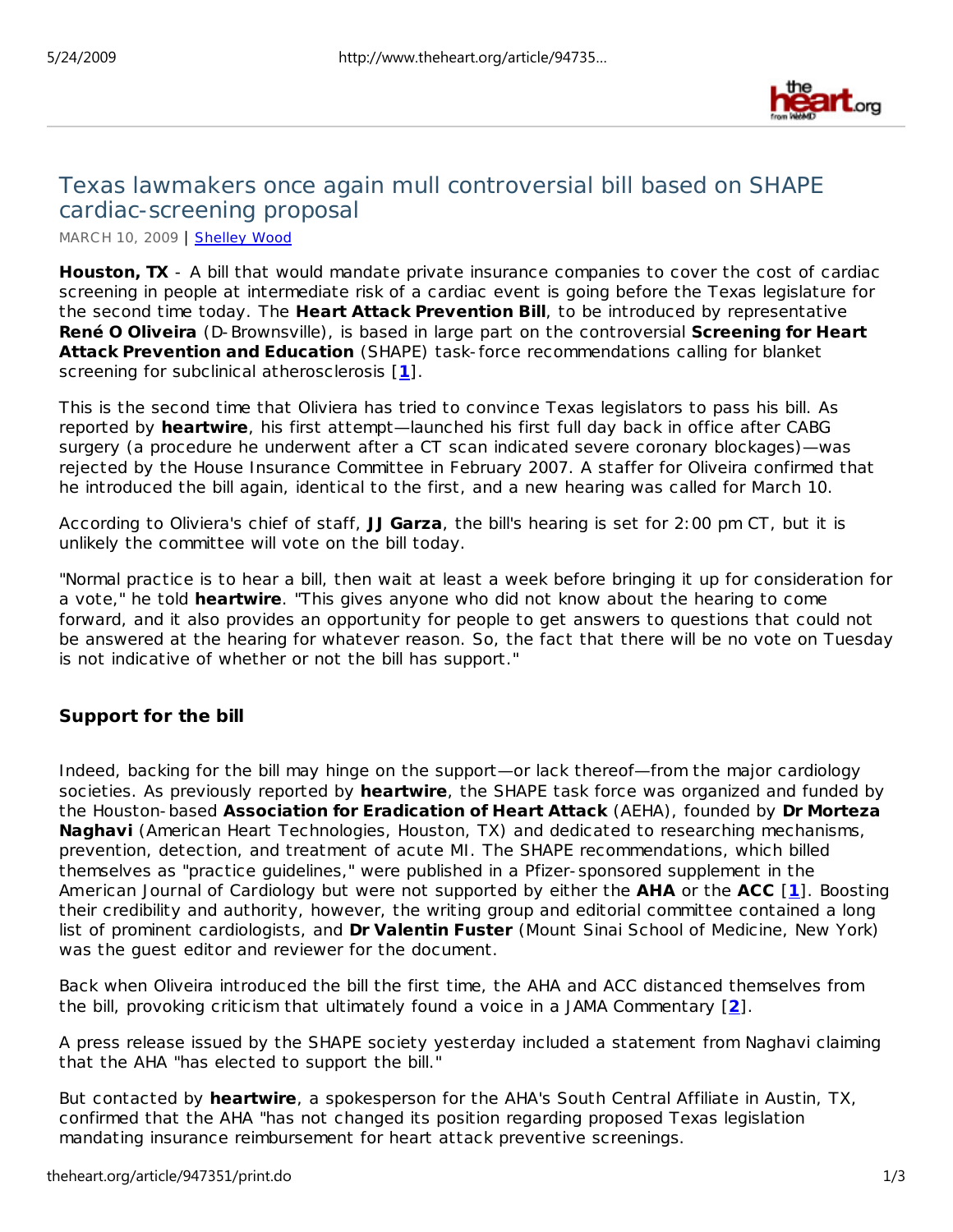5/24/2009 http://www.theheart.org/article/94735…

"Locally, the AHA has consistently maintained that we follow the national center scientific guidelines and research, which, at this time, do not support such legislation. . . . The original [SHAPE society] press release that was issued Monday, March 9, incorrectly stated the AHA's support. The mistake was simply a miscommunication."

The AHA's denial of support for Oliveira's bill was first reported on Cardiobrief.

The SHAPE offices, meanwhile, acknowledged that some degree of "miscommunication" had occurred and that it had redacted the statement about the AHA's support from its press release after an Oliveira staffer was told that the "verbal commitment he had received from AHA representative **Joel Romo** to support the bill is no longer on the table."

In advance of today's hearing, a SHAPE spokesperson issued a statement saying: "We are extremely disappointed that, only hours prior to the hearing, the AHA has backed out from supporting such a monumental bill, and, instead, wishes to remain 'neutral.' However, SHAPE remains hopeful that as new studies uncover in the field, the AHA will reconsider its position."

Also contacted by **heart***wire*, an ACC spokesperson stated that ACC staff say for now that they are "not sure this bill will get anything more than a public hearing" and that the ACC "no longer takes positions on state legislation."

# **Bill of health?**

Oliviera's bill would require private insurance companies to cover a minimum of \$200 (less if the cost of the test was less) for coronary artery calcium (CAC) screening using computed tomography (CT) and/or carotid ultrasound screening in intermediate-risk individuals. As previously set out in the SHAPE recommendations, this would include men between the ages of 45 and 75 and women between 55 and 75 who are at intermediate or high risk of a heart attack according to their Framingham Risk Score.

Oliveira has previously said that he believes his screening test saved his life.

### **Sources**

- 1. Naghavi M, Falk E, Hecht HS, et al. From vulnerable plaque to vulnerable patient—Part III: Executive summary of the Screening for Heart Attack Prevention and Education (SHAPE) task force report. *Am J Cardiol* 2006; 98:2H-15H.
- 2. Jacobson PD. Transforming clinical practice guidelines into legislative mandates. Proceed with abundant caution. *JAMA* 2008; 299:208-210.

### **Related links**

- Should the ACC /AHA have taken a tougher stance on SHAPE? [*Prevention > Prevention*; Jan 15, 2008]
- Texas bill, based on SHAPE paradigm, would require insurance coverage for calcium screening and carotid **ultrasound** [*HeartWire > News*; Feb 16, 2007]
- Bold new report calls for blanket screening of all "at-risk" men and women using CT and carotid ultrasound [*HeartWire > News*; Jul 10, 2006]